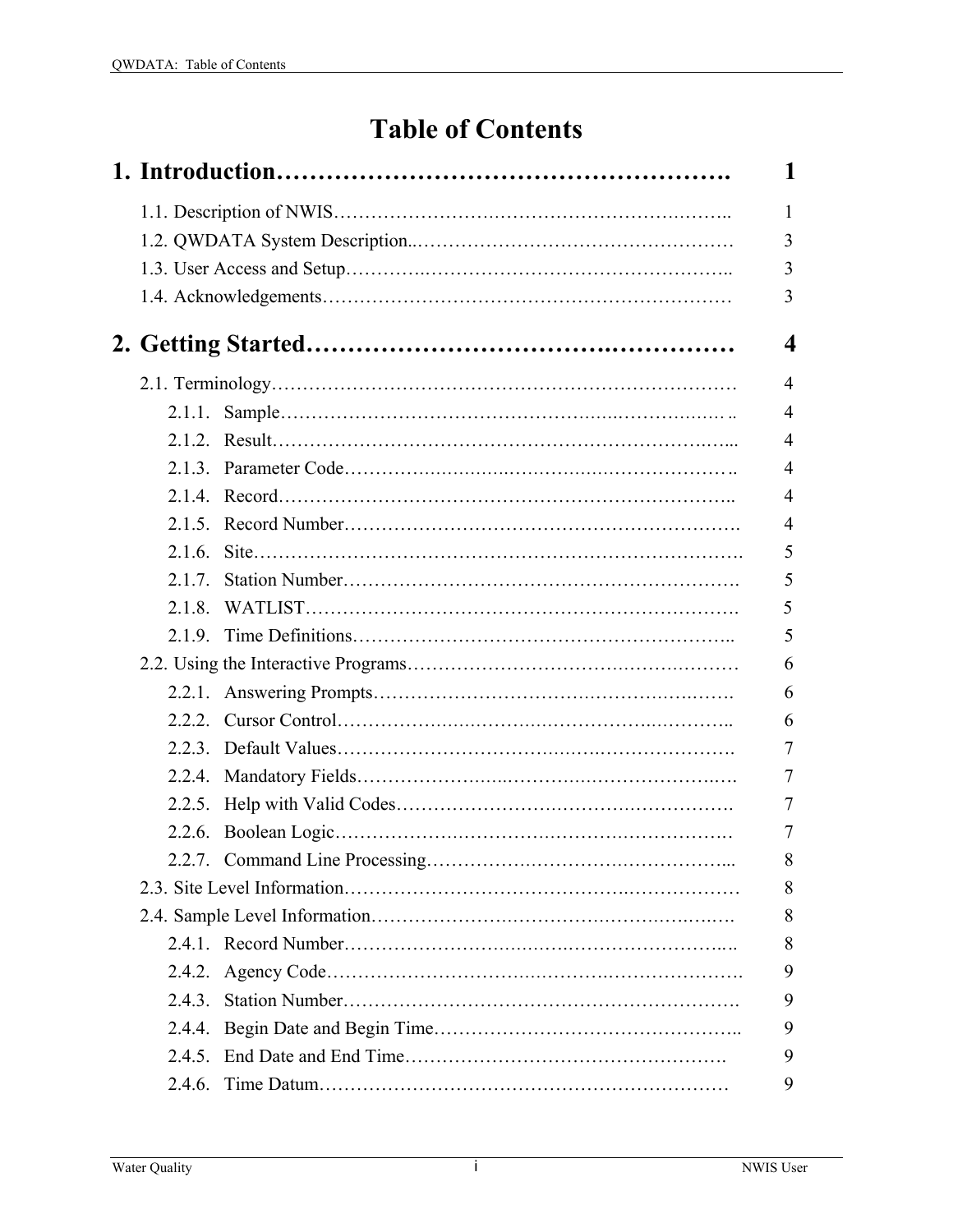| 2.5.9. Preparatory and Analysis Set Identifiers |
|-------------------------------------------------|
| 2.5.10. Report Level and Report Level Type Code |
|                                                 |
|                                                 |
|                                                 |
|                                                 |
|                                                 |
|                                                 |
|                                                 |
|                                                 |
|                                                 |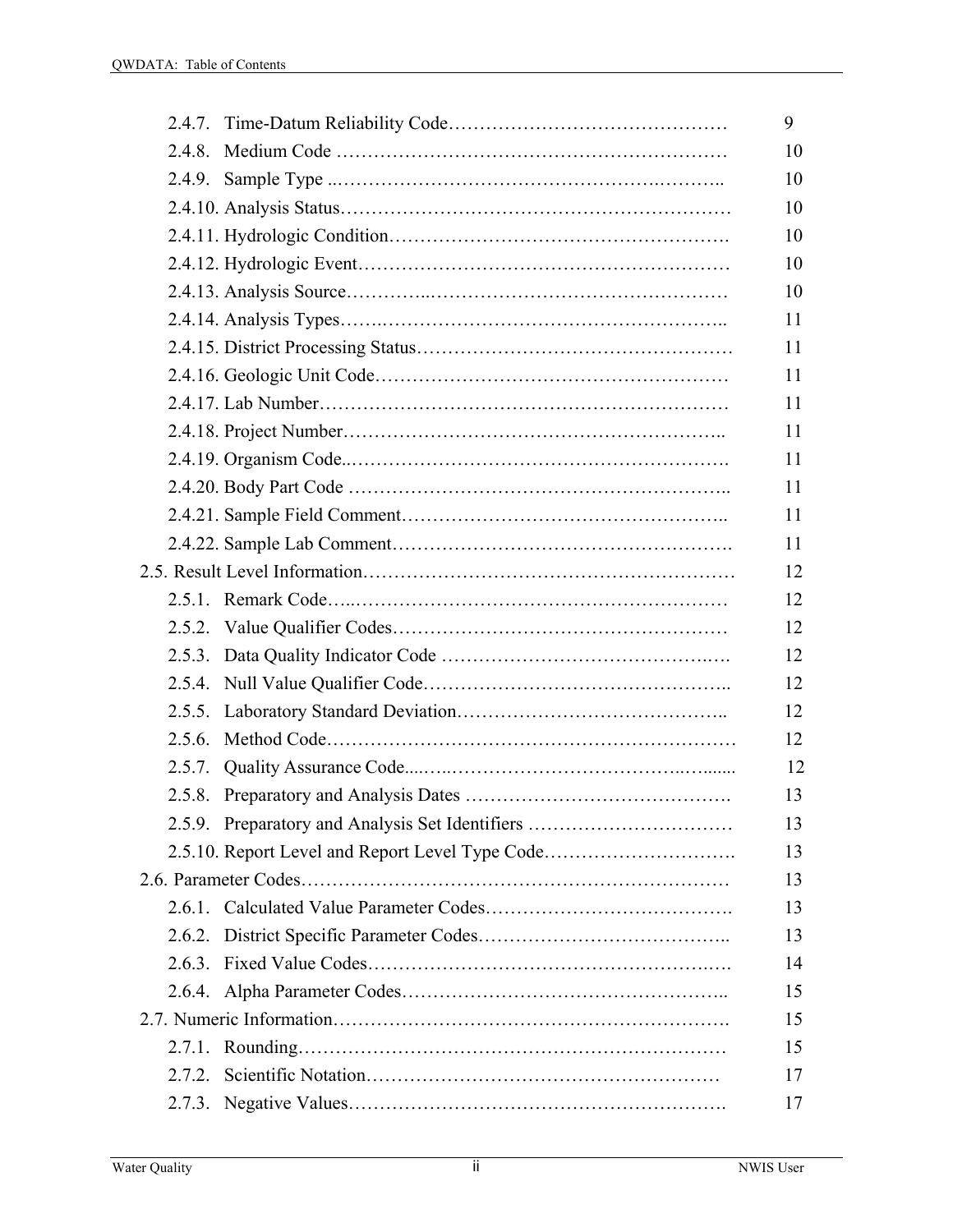|                                                               | 17 |
|---------------------------------------------------------------|----|
|                                                               | 18 |
|                                                               | 19 |
|                                                               | 19 |
|                                                               | 19 |
|                                                               | 21 |
|                                                               | 21 |
|                                                               | 22 |
| 2.11.1. Definitions of Quality-Control Samples                | 22 |
| 2.11.2. Identification of Quality-Control Samples in NWIS     | 24 |
|                                                               | 27 |
|                                                               | 28 |
|                                                               | 28 |
|                                                               | 30 |
|                                                               | 30 |
|                                                               | 35 |
|                                                               | 36 |
|                                                               | 39 |
|                                                               | 42 |
|                                                               | 45 |
|                                                               | 45 |
|                                                               | 46 |
|                                                               | 50 |
| 3.3.2. Option 2 -- Produce Inventory of Samples               | 56 |
|                                                               | 59 |
| 3.3.4. Option 4 -- Sample List and/or Cation-Anion Balance    | 61 |
|                                                               | 62 |
|                                                               | 64 |
|                                                               | 64 |
| 3.4.2. Option 2 -- Select Sites/ Samples-- Multiple Databases | 64 |
| 3.4.3. Option 3 -- Water-Quality Table by Sample              | 66 |
| 3.4.3.1. Specify the Sample Records for Tabling               | 66 |
|                                                               | 67 |
|                                                               | 72 |
|                                                               | 74 |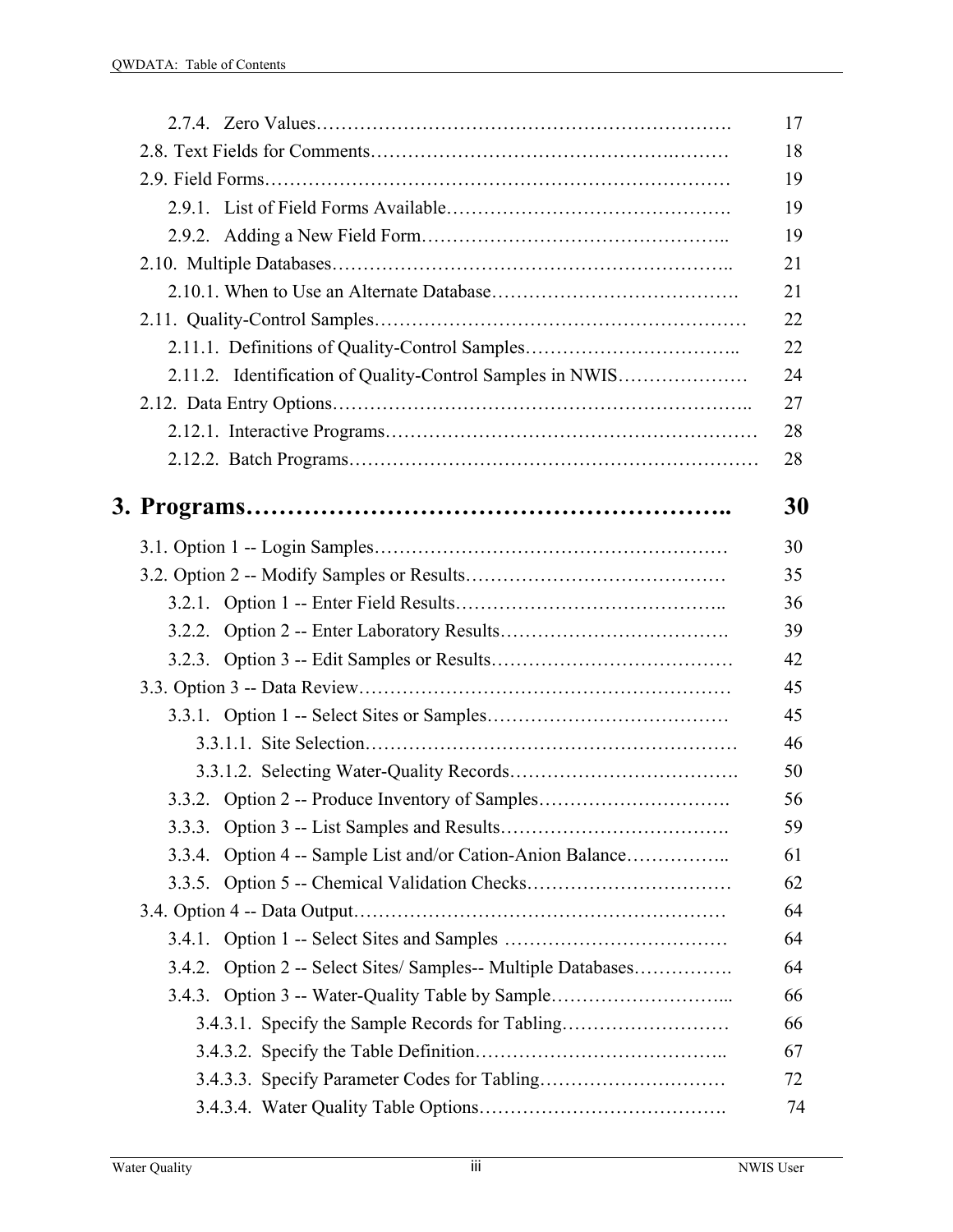| 3.4.4. Option 4 -- Water Quality Table by Result          |  |
|-----------------------------------------------------------|--|
| 3.4.4.1. Specifying the Result-Level Parameter Codes      |  |
|                                                           |  |
|                                                           |  |
|                                                           |  |
|                                                           |  |
|                                                           |  |
|                                                           |  |
|                                                           |  |
|                                                           |  |
|                                                           |  |
|                                                           |  |
|                                                           |  |
|                                                           |  |
|                                                           |  |
| 3.4.7.1. Specifying the Retrieval and Output Criteria     |  |
|                                                           |  |
|                                                           |  |
|                                                           |  |
|                                                           |  |
|                                                           |  |
|                                                           |  |
|                                                           |  |
|                                                           |  |
|                                                           |  |
|                                                           |  |
|                                                           |  |
|                                                           |  |
| 3.6.2.                                                    |  |
| 3.6.3.<br>3.6.4.                                          |  |
| 3.6.5. Option 5 -- Check Federal Information Processing   |  |
|                                                           |  |
| 3.6.6.                                                    |  |
| Option 7 -- Dump Parameter Code Dictionary with<br>3.6.7. |  |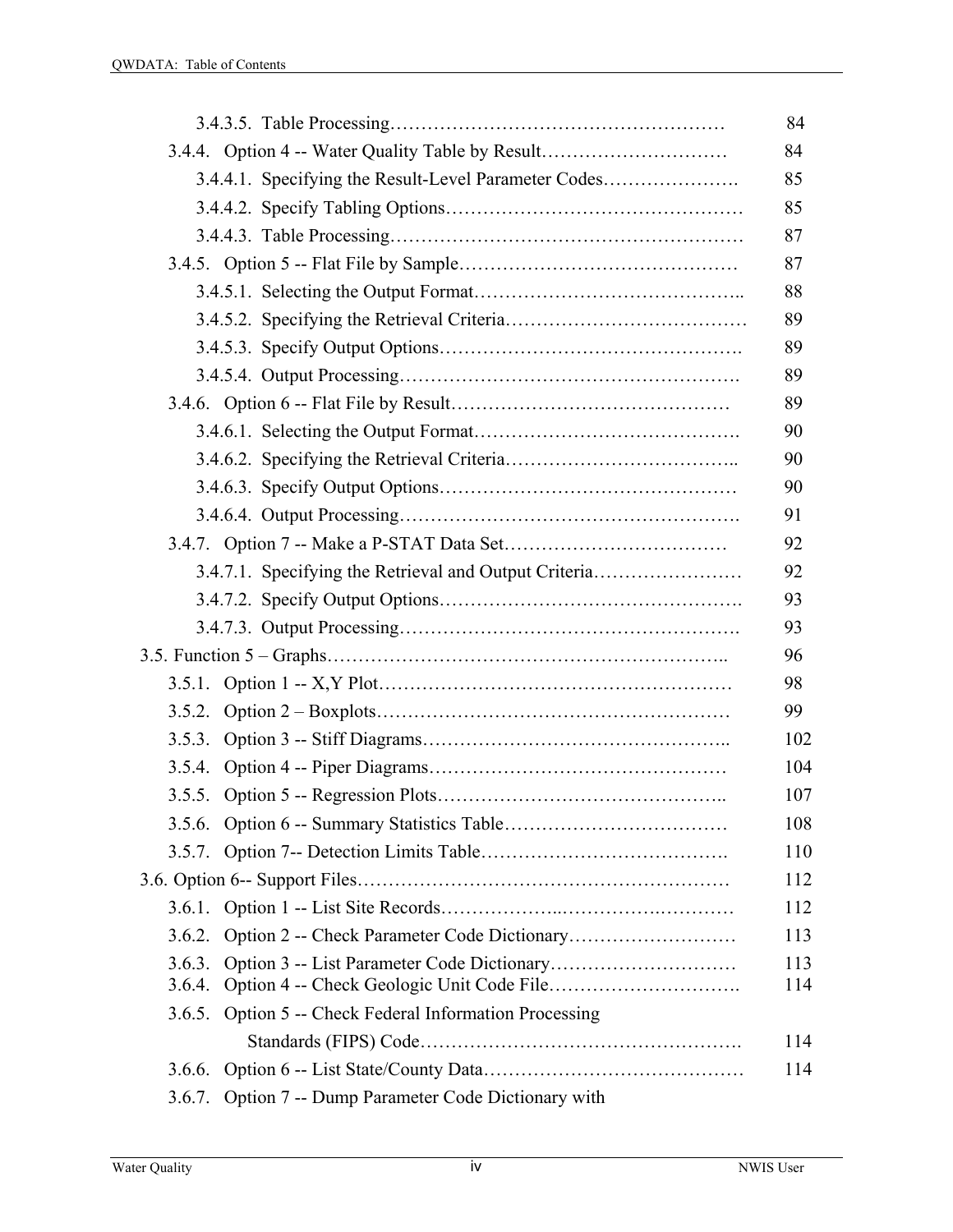|        |                                                                     | 115 |
|--------|---------------------------------------------------------------------|-----|
|        | 3.6.8. Option 8 -- Display Contents of Algorithm File               | 116 |
|        | 3.6.9. Option 9 -- Display Contents of Parm Method Table            | 117 |
|        |                                                                     |     |
|        |                                                                     | 119 |
| 3.7.2. |                                                                     | 119 |
| 3.7.3. |                                                                     | 120 |
| 3.7.4. |                                                                     | 120 |
| 3.7.5. | Option 5 -- Set District Processing Status Flag                     | 121 |
| 3.7.6. |                                                                     | 122 |
| 3.7.7. |                                                                     | 124 |
|        | 3.7.8. Option 8 -- Produce Drinking-Water Alert Limit Table         | 126 |
|        |                                                                     | 128 |
|        | 3.8.1. Option 1 -- Retrieve National Water-Quality                  |     |
|        |                                                                     | 132 |
|        | 3.8.2. Option 2 -- Process Batch File for All Logged                |     |
|        |                                                                     | 134 |
| 3.8.3. | Option 3 -- Process Batch File for All Samples                      | 135 |
|        | 3.8.4. Option 4 -- Process Batch File for All Logged In             |     |
|        |                                                                     | 135 |
| 3.8.5. | Option 5 -- Process Batch File for All QA Samples                   | 135 |
| 3.8.6. |                                                                     | 135 |
| 3.8.7. |                                                                     | 136 |
| 3.8.8. |                                                                     | 137 |
| 3.8.9. | Option 9 - Reload QWDATA from Batch File,                           |     |
|        |                                                                     | 137 |
|        | 3.8.10. Option 10 - Reload QA Data from Batch File,                 |     |
|        |                                                                     | 138 |
|        |                                                                     | 139 |
|        | 3.9.1. Program to Concatenate Tab-Delimited Batch                   |     |
|        |                                                                     | 139 |
| 3.9.2. | Program to Subset Tab-Delimited Batch Files (qwsplit)               | 140 |
| 3.9.3. | Program to Edit Existing Precision Codes in Field                   |     |
|        |                                                                     | 142 |
|        | 3.9.4. Program to Convert 1 and * Card Batch Files to Tab-Delimited |     |
|        |                                                                     | 144 |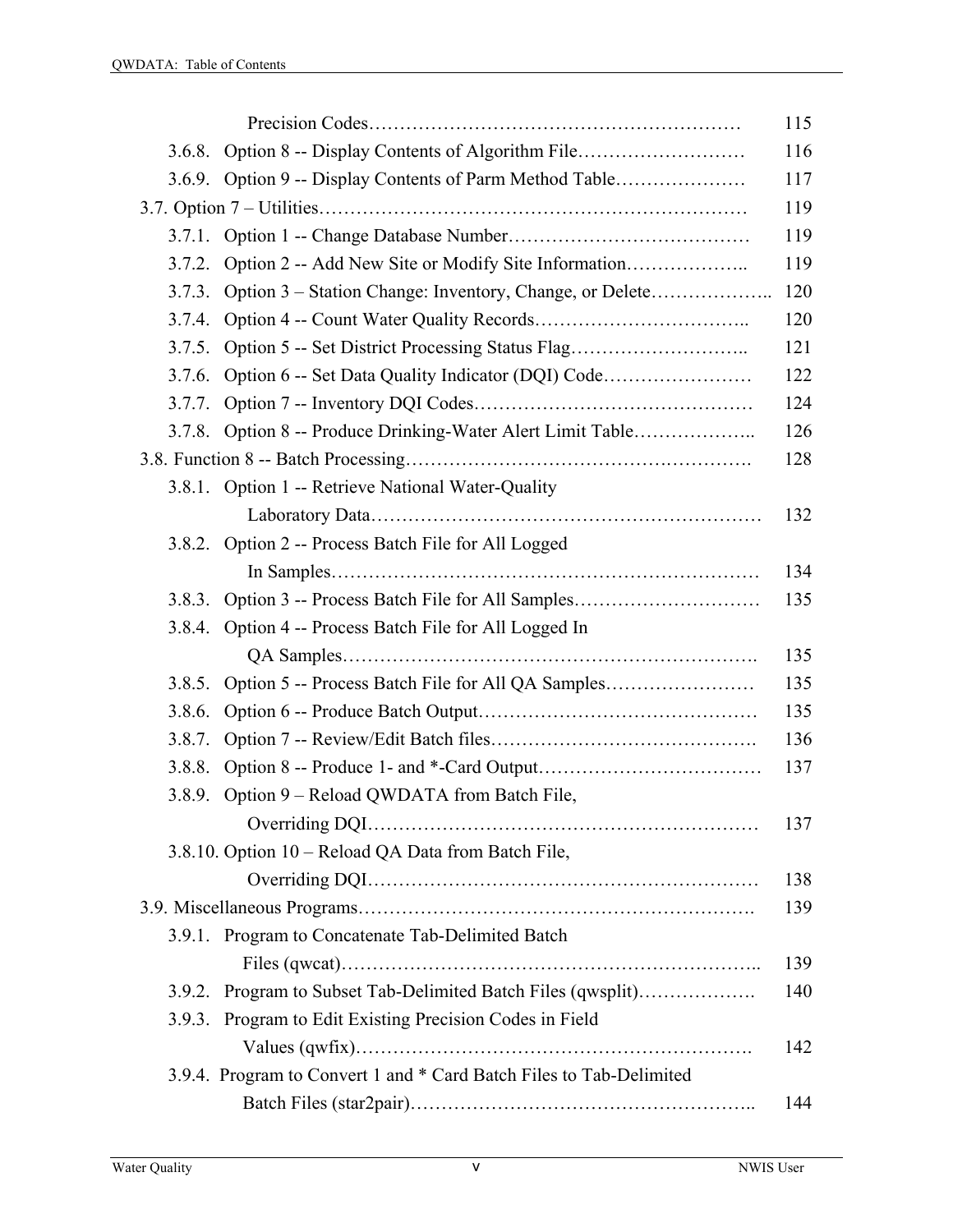| 3.9.5. Program to Convert RDB Output Files to Excel Files                        | 144 |
|----------------------------------------------------------------------------------|-----|
|                                                                                  | 146 |
|                                                                                  | 148 |
|                                                                                  |     |
| 4.1. Appendix A: Codes Used in Water-Quality System                              | 148 |
|                                                                                  | 172 |
|                                                                                  | 250 |
|                                                                                  | 277 |
|                                                                                  | 292 |
|                                                                                  | 295 |
|                                                                                  | 300 |
|                                                                                  | 302 |
| 4.8. Appendix H: Parameters That Allow Negative Values                           | 305 |
| 4.9. Appendix I: Parameters That Can Be Recensored if                            |     |
|                                                                                  | 320 |
|                                                                                  | 322 |
|                                                                                  | 325 |
| 5.1. Cursor Control                                                              |     |
|                                                                                  | 325 |
| 5.2. Login Samples/Enter Field Data                                              | 326 |
| 5.3. Custom Field Forms                                                          |     |
|                                                                                  | 328 |
| 5.4. Viewing Data (QWlist)                                                       |     |
|                                                                                  | 330 |
| 5.5. Editing Data<br>How do I edit data that are already in the database?        | 332 |
| 5.6. Retrieving Tables<br>How do I table data in publication-style table format? | 334 |
| 5.7. Flat Files<br>How do I make flat files to use data in programs outside of   |     |
|                                                                                  | 336 |
| 5.8. Parameter Code Dictionary                                                   |     |
| How can I find a parameter code number or name?                                  | 339 |
| 5.9. Batch Processing                                                            |     |